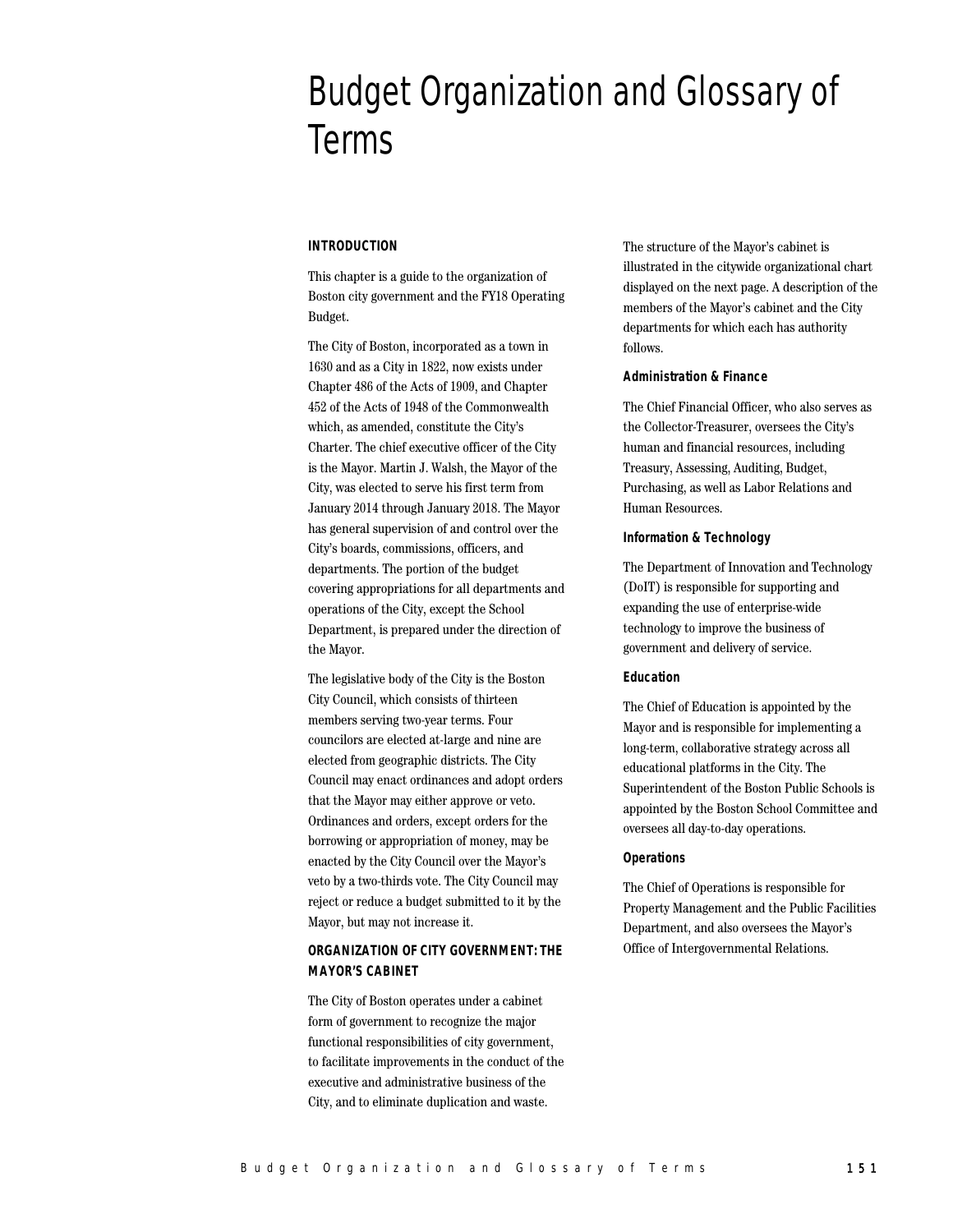|                    |                                                   |                                           |                                               |                        | Chief of Streets                                     | Public Works                      |         | Transportation                  | Boston Water &     | Sewer Commission *              |                                        |                             |                                  |  |                                    |                                                                                                                |                                 |  |          |  |          |                     |  |                   |  |
|--------------------|---------------------------------------------------|-------------------------------------------|-----------------------------------------------|------------------------|------------------------------------------------------|-----------------------------------|---------|---------------------------------|--------------------|---------------------------------|----------------------------------------|-----------------------------|----------------------------------|--|------------------------------------|----------------------------------------------------------------------------------------------------------------|---------------------------------|--|----------|--|----------|---------------------|--|-------------------|--|
|                    |                                                   |                                           |                                               |                        | Joint Chiefs of Public<br>Safety                     | Emergency<br>Management           |         | Fire                            | Police             |                                 |                                        |                             |                                  |  |                                    |                                                                                                                |                                 |  |          |  |          |                     |  |                   |  |
|                    | City Council<br>(elected position)<br>Non-Mayoral | City Clerk<br>(appointed by City Council) | Finance Commission<br>(appointed by Governor) |                        | Chief of Information<br>& Technology                 | Imovation &<br>Technology         |         |                                 |                    |                                 |                                        |                             |                                  |  |                                    |                                                                                                                |                                 |  |          |  |          |                     |  |                   |  |
|                    |                                                   |                                           |                                               |                        | Chief of Housing &<br>Neighborhood<br>Development    | Neighborhood<br>Development       |         | Boston Housing<br>Authority *   |                    |                                 |                                        |                             |                                  |  |                                    |                                                                                                                |                                 |  |          |  |          |                     |  |                   |  |
|                    |                                                   |                                           |                                               |                        | Chief of Health &                                    | Commission<br>Disabilities        |         | Boston VETS                     |                    | Fair Housing & Equity           | Boston Centers for<br>Youth & Families |                             | Youth Engagement &<br>Employment |  | Office of New<br><b>Bostonians</b> |                                                                                                                | Public Health<br>Commission (1) |  |          |  |          |                     |  |                   |  |
|                    |                                                   | Chief of Policy                           |                                               | Advancement<br>Women's | Chief of<br>Administration &<br>Finance              | <b>Budget</b>                     |         | Auditing                        | Assessing          |                                 | Health Insurance                       |                             | Human Resources                  |  | Labor Relations                    |                                                                                                                | Purchasing                      |  | Registry |  | Treasury | Execution of Courts |  | Retirement Board* |  |
| CITIZENS OF BOSTON | Mayor                                             | Chief of Staff                            |                                               |                        | Chief of Environment,<br>Energy & Open<br>Space      | Inspectional Services             |         | Environment                     | Parks & Recreation |                                 |                                        |                             |                                  |  |                                    |                                                                                                                |                                 |  |          |  |          |                     |  |                   |  |
|                    |                                                   |                                           |                                               | Law                    | Chief of Education &<br>Superintendent of<br>Schools | School Department                 |         |                                 |                    |                                 |                                        |                             |                                  |  |                                    |                                                                                                                |                                 |  |          |  |          |                     |  |                   |  |
|                    |                                                   | Corporation<br>Counsel                    |                                               | Elections              | conomic<br>oment<br>Chief of E<br>Deveo              | Office of Economic<br>Development |         | Consumer Affairs &<br>Licensing |                    | Tourism                         | Boston Planning &                      | Development<br>Agency/EDIC* |                                  |  |                                    |                                                                                                                |                                 |  |          |  |          |                     |  |                   |  |
|                    |                                                   |                                           |                                               |                        | Chief of Civic<br>Engagement                         | Neighborhood<br>Services          |         | Elderly Commission              |                    |                                 |                                        |                             |                                  |  |                                    |                                                                                                                |                                 |  |          |  |          |                     |  |                   |  |
|                    |                                                   |                                           |                                               |                        | Chief of Arts &<br>Culture                           | Office of Arts &                  | Culture | Library                         |                    |                                 |                                        |                             |                                  |  |                                    | * Not in Operating Budget<br>(1) The Public Health Commission is an independent authority created in June 1996 |                                 |  |          |  |          |                     |  |                   |  |
|                    |                                                   |                                           |                                               |                        | Chief of Operations                                  | Intergovernmental<br>Relations    |         | Management<br>Property          |                    | Public Facilities<br>Department |                                        |                             |                                  |  |                                    |                                                                                                                |                                 |  |          |  |          |                     |  |                   |  |
|                    |                                                   |                                           |                                               |                        | Chief<br>Communications<br>Officer                   |                                   |         |                                 |                    |                                 |                                        |                             |                                  |  |                                    |                                                                                                                |                                 |  |          |  |          |                     |  |                   |  |

# ORGANIZATION OF CITY GOVERNMENT ORGANIZATION OF CITY GOVERNMENT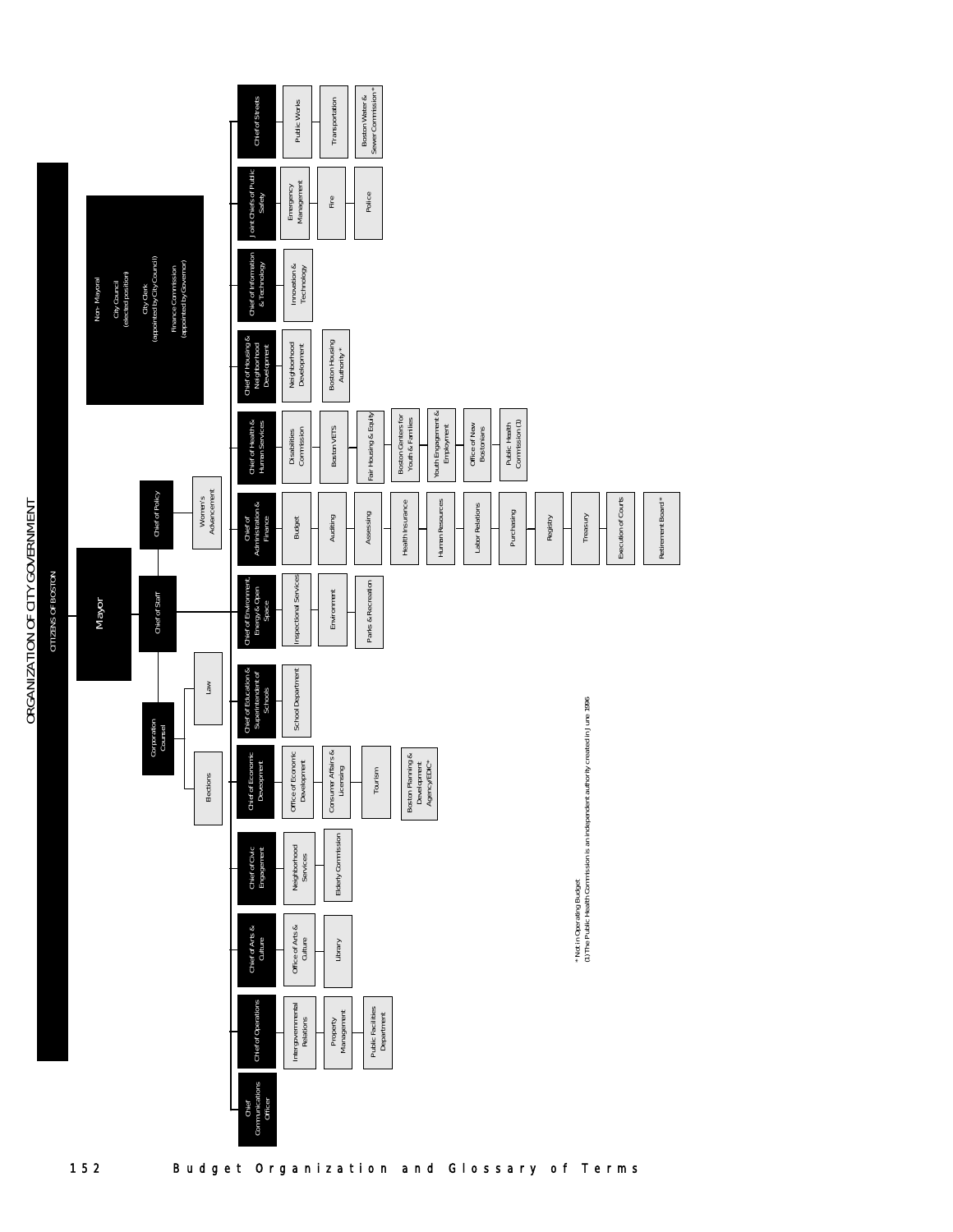# **Public Safety**

The Police and Fire Departments provide and promote public safety and protection services, firefighting, and fire prevention services. The Office of Emergency Management is responsible for facilitating communication and cooperation across cities and towns and managing state and federal funds designated for homeland security initiatives.

# **Health & Human Services**

Health & Human Services is responsible for providing human services and other support services for Boston's residents through its departments and programs: the Boston Public Health Commission, including Emergency Medical Services, Boston Centers for Youth & Families, Youth Engagement & Employment, Boston VETS, Fair Housing & Equity, the Commission for Persons With Disabilities, and the Office of Immigrant Advancement.

# **Chief of Streets**

This cabinet includes the Public Works Department, the Transportation Department, Central Fleet Management, and Snow Removal.

#### **Economic Development**

The Economic Development Cabinet is comprised of the Office of Economic Development, Consumer Affairs & Licensing, and the Office of Tourism. The Office of Economic Development includes the Small and Local Business Enterprises and the Boston Resident Jobs Policy programs. The Chief of Economic Development also oversees the Boston Planning and Development Agency and the Economic Development and Industrial Corporation, both of which are bodies politic and corporate and are responsible for economic development in the City.

# **Arts & Culture**

This cabinet is responsible for supporting and promoting the arts community in Boston and works with the Boston Public Library, the Arts Commission, and the Boston Cultural Council to bring the arts to the forefront of City life.

# **Environment, Energy & Open Space**

This cabinet is comprised of the Environment Department, the Inspectional Services

Department, the Parks & Recreation Department, and the Boston Landmarks Commission. The Chief is responsible for environmental and energy policies for the City.

#### **Housing & Neighborhood Development**

The Department of Neighborhood Development (DND), through its Office of Housing Stability and array of diverse programs, invests public resources strategically to strengthen and stabilize the City's neighborhoods.

# **Civic Engagement**

This cabinet is comprised of the Mayor's Office of Neighborhood Services, including the City Hall to Go & Boston 311 programs, and the Elderly Commission.

# **Communications**

The Chief Communication Officer oversees all press related activities and advises the Mayor on the City's overall communications strategy.

# **Corporation Counsel**

The Law Department provides professional legal services, including formal and informal opinions and advice to the Mayor, the City Council, the Boston School Committee, and other officials in matters relating to their official duties, and also represents all of the foregoing entities and individuals in litigation.

#### **Mayor's Chief of Staff**

The Mayor's Chief of Staff is a member of the Mayor's cabinet and has an advisory role over all operations of City government. The Chief of Staff is also charged with supervising and directing the operations of the Mayor's office, including scheduling, security, press, and constituent services.

# **Mayor's Chief of Policy**

The Mayor's Chief of Policy is a member of the Mayor's cabinet and has an advisory role over all policy development across all departments of the City.

# **An All-Funds Budget**

The City of Boston presents a fully integrated budget - including capital, operating, and external funds - to show the total funding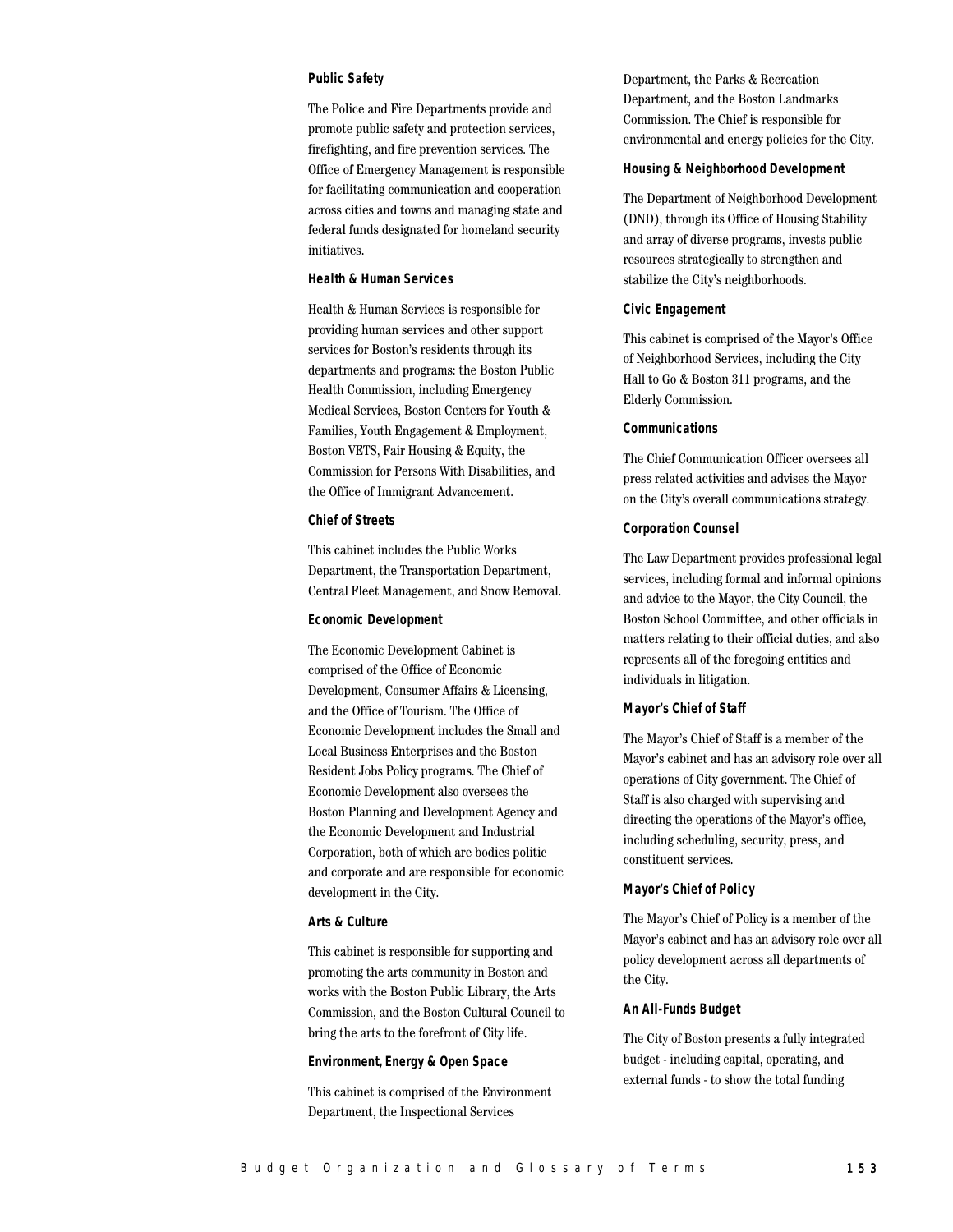available to departments to fulfill their missions.

The operating budget funds personnel and nonpersonnel expenses to departments so that they may provide important city services. The capital budget funds new construction or renovations to existing city-owned facilities (e.g., police and fire stations, school buildings), infrastructure improvements (e.g., roads, sidewalks, lights), and major equipment purchases such as firefighting apparatus. The external funds budget describes the projects and programs that will be undertaken in the next fiscal year with funding received from the state, federal, or other nongeneral fund sources.

# **ORGANIZATION OF THE BUDGET**

The City of Boston's program budget provides information related to City services and their associated costs. The operating and capital budgets present the recommended resource allocations in terms of personnel, facilities, goods, and services. The budget document also describes the services provided by each City department and the performance targets that have been set for FY18.

# **The Operating and Capital Budget Document: Organization of the Volumes**

Volume I contains information on the FY18 budget and the context in which it is prepared. Sections include:

- Mayoral Transmittal Letters
- Executive Summary
- Summary Budget
- Revenue Estimates and Analysis
- Education
- Capital Planning
- Data Analytics
- Boston's People and Economy
- Financial Management
- Statutes and Ordinances
- Budget Organization and Glossary
- City Council Orders

In Volumes II and III, cabinet and departmental budgets are presented by cabinet. The cabinet presentation includes cabinet mission and initiatives, followed by a table displaying total operating, external, and capital budgets. The budget presents FY15 actual results through the FY18 budgets.

# **Departmental Operating Budgets**

Activities and services of the City are grouped into programs for budgeting and management purposes. The operating budget for each department is presented by program.

A "program" is defined as an organized group of activities directed toward attaining one or more related objectives, and the resources to execute them.

A program can consist of direct services to the public and neighborhoods of the City (e.g. police patrol or tree maintenance), or traditional city staff functions (e.g. administrative services or engineering and design).

Some City activities may not be defined as separate programs, even though they may be self-contained operations. For example, a fire station is not a separate program, although for accounting purposes it is a cost center within the Fire Department's Fire Suppression program.

Program budgets serve as the basic building blocks of the budget. There are three additional organizational levels above the program level in the budget. The three levels are:

- The Division Level for units within some departments.
- The Department Level, which includes departments, commissions, and other offices.
- The Cabinet Level, which includes functionally-related departments.

# **Description of Organization and Definition of Categories**

This section outlines the information reported within each department and program in the budget.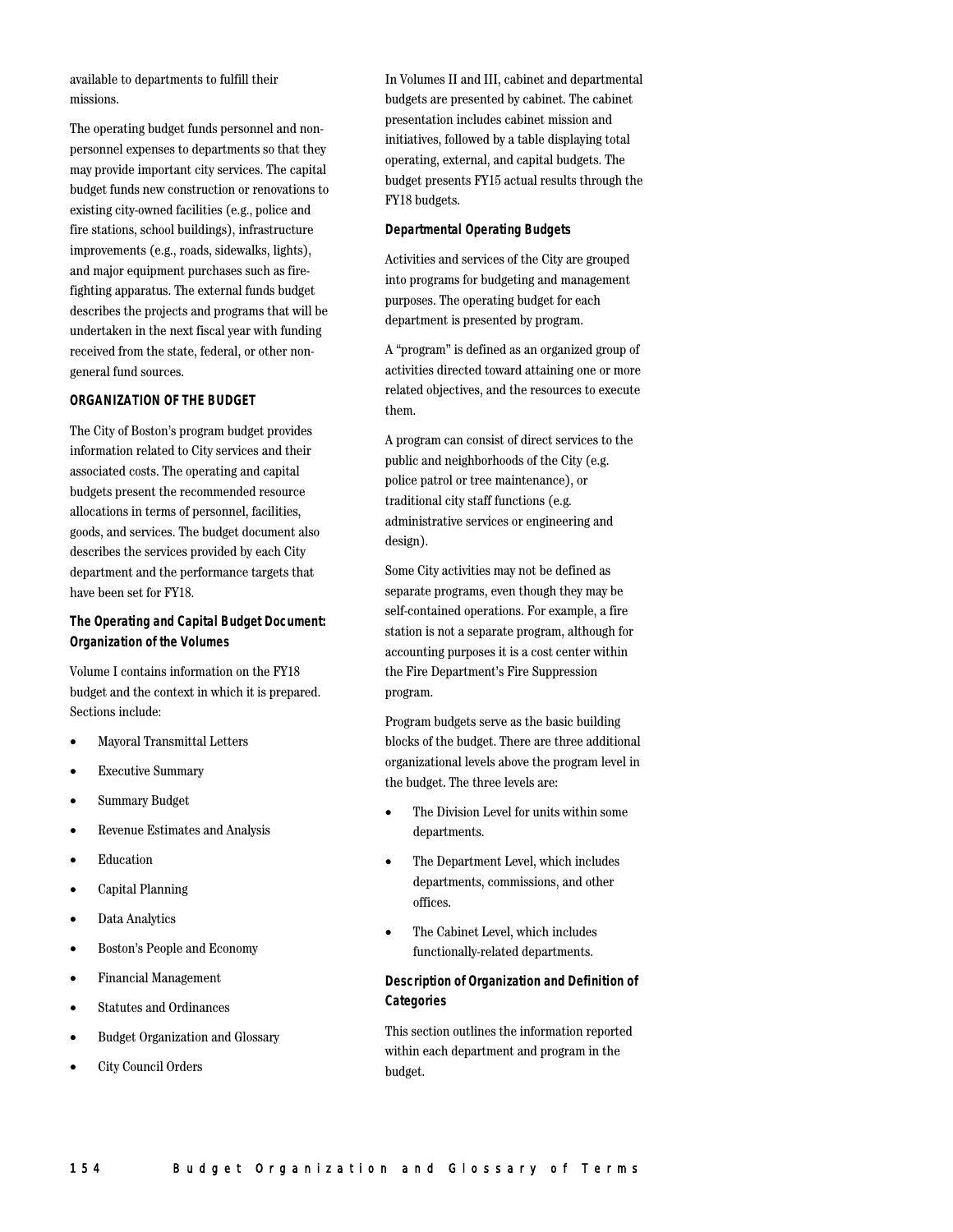#### Department or Division Level

**Department Mission:** The mission statement is a fundamental statement of purpose.

**Performance Goals:** These goals represent stated aims for which the department or division is held accountable.

**Description of Services:** The description of services provides a general overview of the department and its responsibilities, and lists examples of major services provided.

**Authorizing Statutes:** This section lists statutes and ordinances that create departments as well as endow them with legal powers.

**Operating Budget:** The operating budget presentation includes a table displaying total operating and external budgets by program beginning with FY15 actual expenses through the FY18 budget.

#### Program Level

**Program Description:** This section presents a general overview of the program, including its responsibilities and major services provided.

**Program Goals:** Each program identifies the department goals related to the efforts of the program to further the department's mission.

**Performance Measures:** Performance measures demonstrate a program's progress in implementing the department's goals. Performance measures may gauge workload, effectiveness, efficiency, or productivity. Some performance measures also show the changing context in which programs are working.

# **Financial Data**

The financial data tables identify the major groups and expenditure account codes (for example, Personnel Services/Overtime, Supplies and Materials/Office Supplies), historical expenditures in each, and the proposed appropriations in each group and account in FY18.

Two financial data sheets are provided for the FY18 operating budget: Department History and Department Personnel.

# Department History

Expenditure account codes are listed within six expenditure groups. Dollar amounts are shown for:

- FY15 actual expenditures,
- FY16 actual expenditures,
- FY17 appropriations,
- FY18 adopted budgets, and
- The difference between the FY17 appropriation and the FY18 adopted appropriation.

# Department Personnel Data

Personnel data shows funding for permanent positions, including existing and proposed positions. All permanent positions are listed by union and salary grade within the department or division. The total salary request is listed for these positions.

For each position shown, the following information is provided:

**Title**: The civil service/personnel system job title for the position.

**Union Code and Grade:** The union code (including exempt and CDH for department head) and code for the salary grade of the position.

**Position and Salary Requirement:** These columns show the number of permanent positions for which funding is available and the total funding provided for that title for the upcoming fiscal year.

**Total Funding:** The total funding for permanent employees, shown at the bottom right of the personnel sheet, reflects the amount of funding required to support personnel prior to adjustments. This figure may be adjusted by differential payments, other payments, chargebacks, and salary savings.

**Differential Payments:** Employees who are serving temporary job titles or who are entitled to additional payments based on the shifts they work (e.g., night shifts) receive differential payments. This figure is added to the permanent employee line.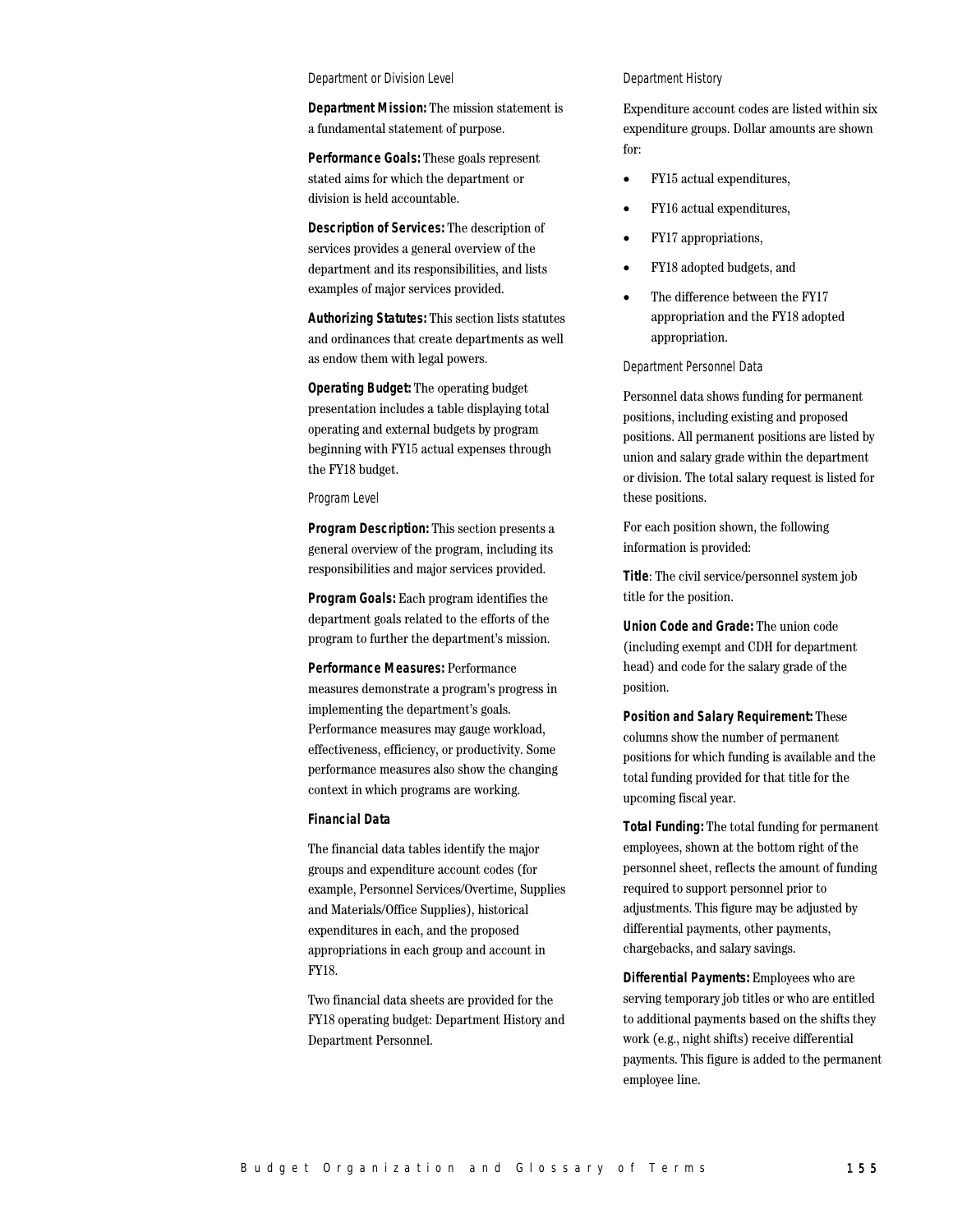**Other:** The permanent employee line contains other payments such as sick leave and vacation buybacks.

**Chargebacks:** Some personnel costs are charged to another fund or appropriation. These costs or reimbursements are included in the permanent employee line.

**Salary Savings:** This figure reflects savings due to vacancies. The amount is estimated based on experience in prior fiscal years and subtracted from the total salary requirements.

# **External Funds**

The financial data identify the major groups and expenditure account codes for external funds expenditures. Historical expenditures and the proposed appropriations in these accounts in FY18 are shown. The personnel data show permanent positions, including existing and proposed positions, funded with external funds. All permanent positions are listed by union and grade within the department or division. The total salary request is listed for these positions by job title. The External Funds Projects page lists a description of each project's mission.

#### **Capital Budget**

The capital budget section provides an overview of projects and major initiatives for departments charged with managing facilities and major equipment assets. Dollar amounts are shown for:

- FY15 actual capital expenditures,
- FY16 actual capital expenditures,
- FY17 estimated capital expenditures,
- FY18 projected capital expenditures

Following this overview are capital project profiles, including descriptions of each project mission, the department managing the project, the status and location of each project, and if there are operating budget impacts. A table summarizes the total capital funds authorized for projected expenditures in FY18 and for future years, as well as whether the source is City authorization or other funding such as federal and state infrastructure grants or trust funds. A listing of actual and planned capital expenditures in comparison to authorized dollars is also provided.

# **GLOSSARY OF TERMS**

**Account:** A classification of appropriation by type of expenditure.

**Account Number:** The number by which the City Auditor categorizes an appropriation. For budget purposes, this is also known as appropriation code.

**Accrual Basis:** The basis of accounting under which transactions are recognized when they occur, regardless of the timing of related cash flows.

**Allotment:** The amount that can be expended quarterly for personnel as submitted to the City Auditor at the beginning of each fiscal year.

**Appropriation:** The legal authorization to expend funds during a specific period, usually one fiscal year. In the City of Boston, the City Council is the appropriating authority.

**ARRA:** The American Recovery and Reinvestment Act of 2009.

**Authorization:** The legal consent to expend funds.

**Balanced Budget:** A budget in which revenues equal expenditures. A requirement for all Massachusetts cities and towns.

**Bond:** An interest-bearing promise to pay, with a specific maturity.

**Bonds Authorized and Unissued:** The portion of approved bond authorizations or loan orders that has not yet been borrowed for or issued as bonds.

**Boston Retirement System (BRS):** Agency that manages the City's defined-benefit pension benefit through the management of retirement assets of employees and payment of pensions to retired employees. The Retirement board, an independent board under Chapter 306 of the Acts of 1996, is funded through investment earnings.

**Budget:** A formal estimate of expenditures and revenues for a defined period, usually for one year.

**Budget Amendment:** A change from originally budgeted quotas requested by departments to the Human Resources Department and the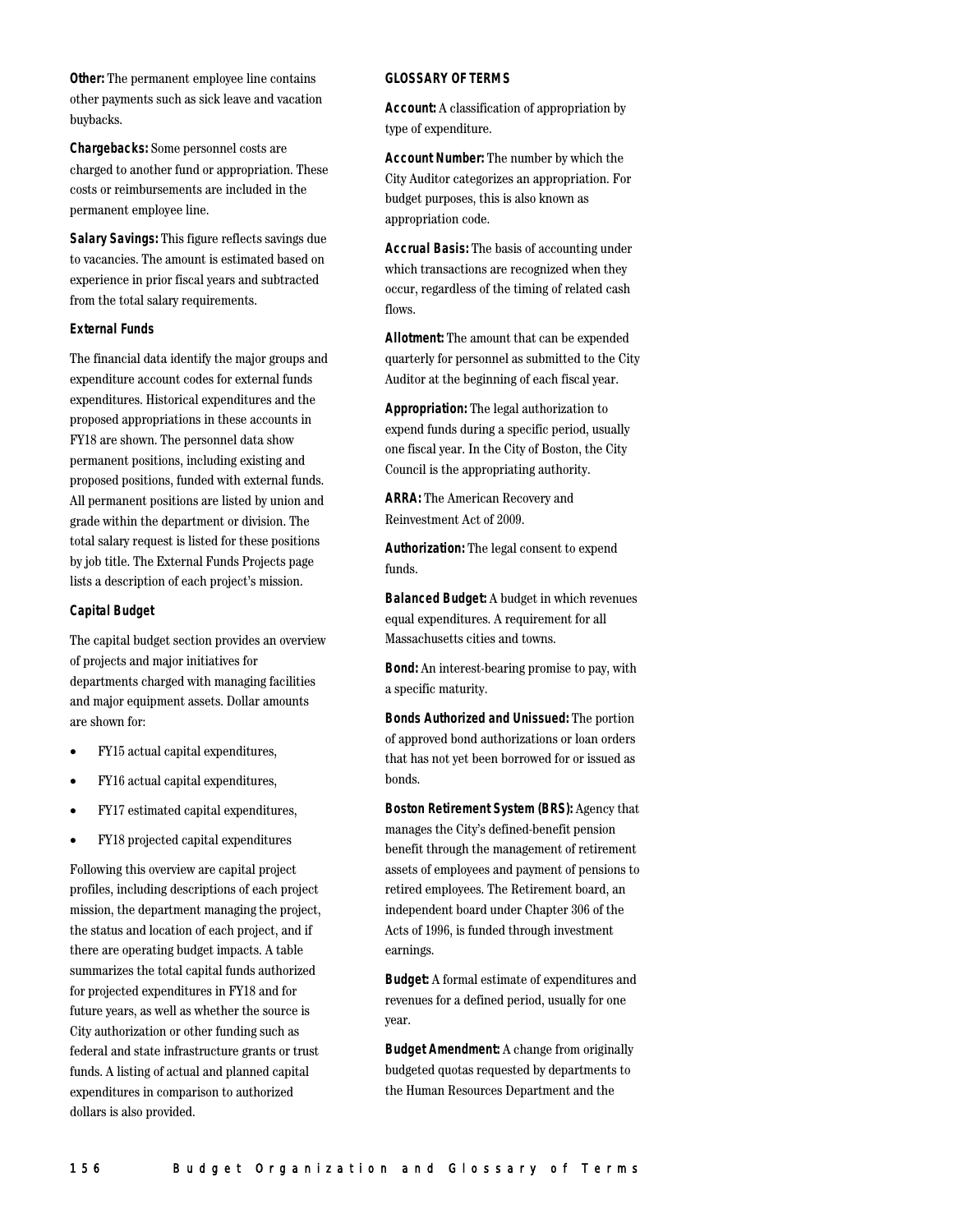Office of Budget Management who authorize these changes.

**Budget, Level-Service**: A budget that describes the funding required for maintaining current levels of service or activity.

**Budget/Credit Transfer:** The transfer of appropriations from one expenditure account code to another within a department.

**Capital Budget:** A plan for capital expenditures for projects to be included during the first year of the capital program.

**Capital Expenditure:** Expenditure for acquiring fixed assets such as land, buildings, equipment, technology and vehicles or for making improvements to fixed assets such as a building addition or renovation.

**Capital Plan:** A multi-year plan of proposed outlays for acquiring long-term assets and the means for financing those acquisitions, usually by long-term debt.

**Capital Improvement:** An expenditure that adds to the useful life of the City's fixed assets.

**Capital Improvement Program:** A multi-year plan for capital expenditures to be incurred each year over a fixed period of years to meet capital needs.

**Cash basis:** A basis of accounting under which transactions are recognized only when cash changes hands.

**Chapter 90 Funds:** A state-funded program for payments to cities and towns for 100% of the costs of construction, reconstruction, and improvements to public ways.

**Chargeback:** A method of billing departments for costs incurred by them for which they are not billed directly (e.g., telephone, postage, and printing). This method can also be used for departmental expenditures that are paid for with external or capital funds.

**Cherry Sheet:** Originally printed on a cherrycolored form, this document reflects all Commonwealth charges, distributions and reimbursements to a city or town as certified by the state Director of the Bureau of Accounts.

**Collective Bargaining:** The process of negotiations between the City administration and bargaining units (unions) regarding the salary and fringe benefits of city employees.

**Commission:** An appointed policy-setting body.

**Community Development Block Grant (CDBG):** A federal entitlement program that provides community development funds based on a formula.

**Credit Balance:** Account or departmental deficit. See departmental deficit.

**Credit Rating:** A formal evaluation of credit history and capability of repaying obligations. The bond ratings assigned by Moody's Investors Service and Standard & Poor's.

**CRM:** The Constituent Relationship Management (CRM) system tracks citizen requests received through the Mayor's Hotline, online self-service forms, the Citizens Connect mobile application, and direct department contacts.

**Debt Limit:** The maximum amount of debt that a governmental unit may incur under constitutional, statutory, or charter requirements. The limitation is usually a percentage of assessed valuation and may be fixed upon either gross or net debt.

**Debt Outstanding:** The general obligation bonds that have been sold to cover the costs of the City's capital outlay expenditures from bond funds.

**Debt Service:** The annual amount of money necessary to pay the interest and principal on outstanding debt.

**Department:** A major service-providing entity of city government.

**Departmental Deficit:** A condition that exists when departmental expenditures exceed departmental appropriations.

**Departmental Income:** Income generated by a specific city department, usually as a result of user revenues applied for services rendered. Parking meter charges, building permit fees, and traffic fines are examples of departmental income.

**Division:** A budgeted sub-unit of a department.

**DNR**: Did not report.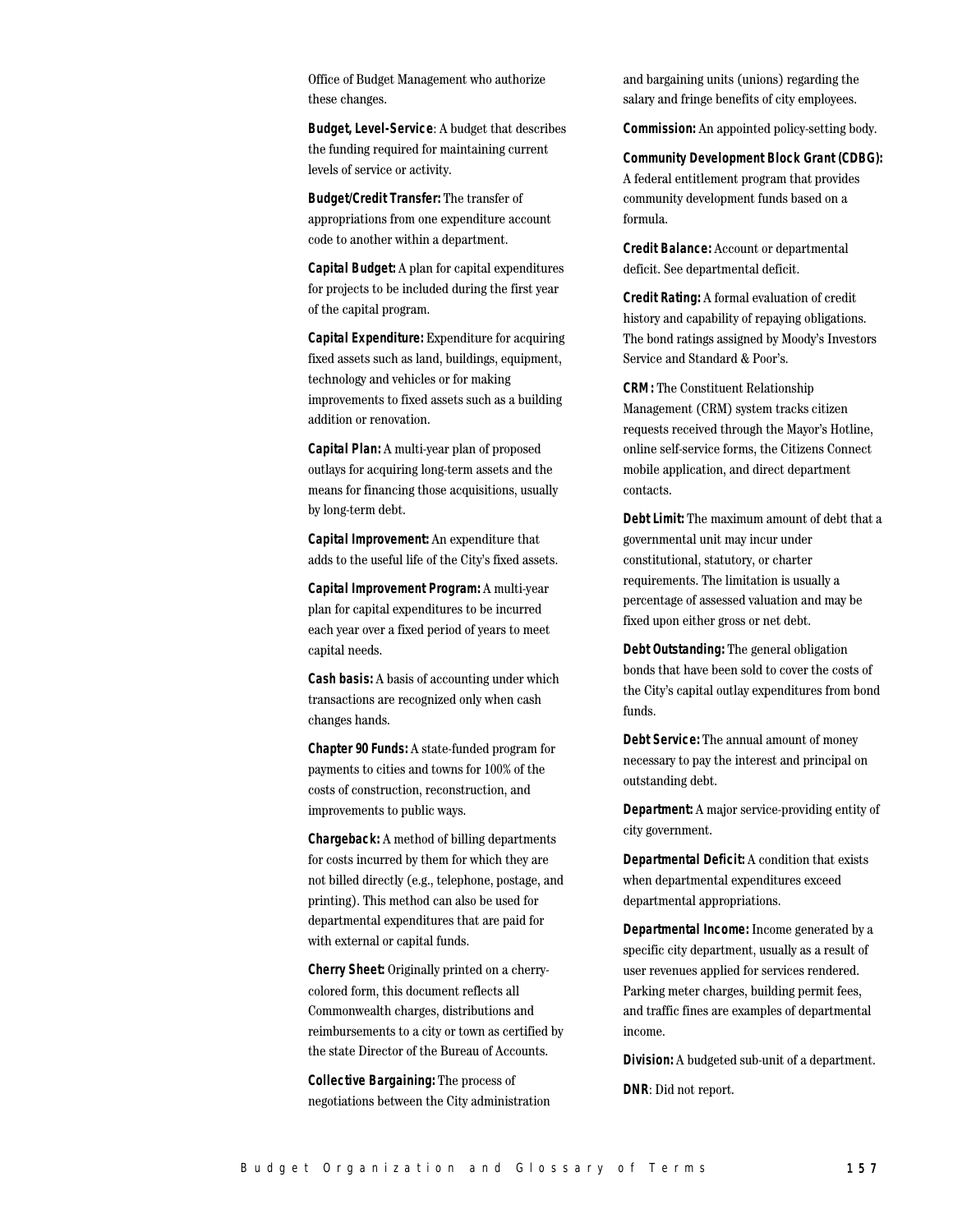**Encumbrance:** Funds set aside from an appropriation to pay a known future liability.

**Excise:** A tax applying to a specific industry or good. The jet fuel tax and the hotel/motel occupancy tax are examples of excises.

**Expenditure Account Code:** An expenditure classification according to the type of item purchased or service obtained, for example, emergency employees, communications, food supplies, and automotive equipment.

**Expenditure:** An actual payment for goods or services received.

**Expense/Debit Transfer:** The transfer of actual expenditures from one expenditure account code to another within or between departments.

**External Fund:** Money that is not generated from city general fund sources, but is received by an agency, such as grants or trusts.

**Fiscal Year:** The twelve-month financial period used by the City beginning July 1 and ending June 30 of the following calendar year. The City's fiscal year is numbered according to the year in which it ends.

**Fixed Debt:** Long-term obligations other than bonds, such as judgments, mortgages, and longterm notes or certificates of indebtedness.

**Free Cash:** The amount of budgetary fund balance available for appropriation and certified by the MA Department of Revenue. Only considered to offset certain fixed costs or to fund extraordinary and non-recurring events.

**Full Faith and Credit:** A pledge of the general taxing powers for the payment of governmental obligations. Bonds carrying such pledges are usually referred to as general obligation or full faith and credit bonds.

**Full-time Equivalent Position (FTE):** A concept used to group together part-time positions into full-time units.

**Fund:** An independent fiscal and accounting entity with a self-balancing set of accounts recording cash and/or other resources with all related liabilities, obligations, reserves, and equities that are segregated for specific activities or objectives. Among the fund types used by the City are General, Special Revenue, Capital Projects, Trust, and Enterprise.

**GAAP:** Generally Accepted Accounting Principles. The basic principles of accounting and reporting applicable to state and local governments, including the use of the modified accrual or accrual basis of accounting, as appropriate, for measuring financial position and operating results. These principles must be observed to provide a basis of comparison for governmental units.

**General Fund:** The fund into which the general (non-earmarked) revenues of the municipality are deposited and from which money is appropriated to pay the general expenses of the municipality.

**General Obligation (G.O.) Bonds:** Bonds for whose payment, the full faith and credit of the issuer has been pledged. More commonly, but not necessarily, general obligation bonds are payable from property taxes and other general revenues.

**Goal:** A statement, in general terms, of a desired condition, state of affairs or situation. By establishing goals, departments can define their missions and the methods for achieving those goals.

**Grant Year:** The grant accounting period designated by the requirements of a specific grant.

**Headcount:** The actual number of full-time or full-time equivalent employees in a department at any given time.

**Interest:** Compensation paid or to be paid for the use of money, including interest payable at periodic intervals or discount at the time a loan is made.

**Interest Rate:** The interest payable, expressed as a percentage of the principal available for use during a specified period of time.

**K1 seats:** Kindergarten 1, the early childhood program for four-year olds.

**Line item**: See Expenditure Account Code.

**Massachusetts Water Pollution Abatement Trust (MWPAT):** A statewide revolving fund that commenced operations in 1990 to address necessary environmental actions outlined in the Federal Clean Water Act.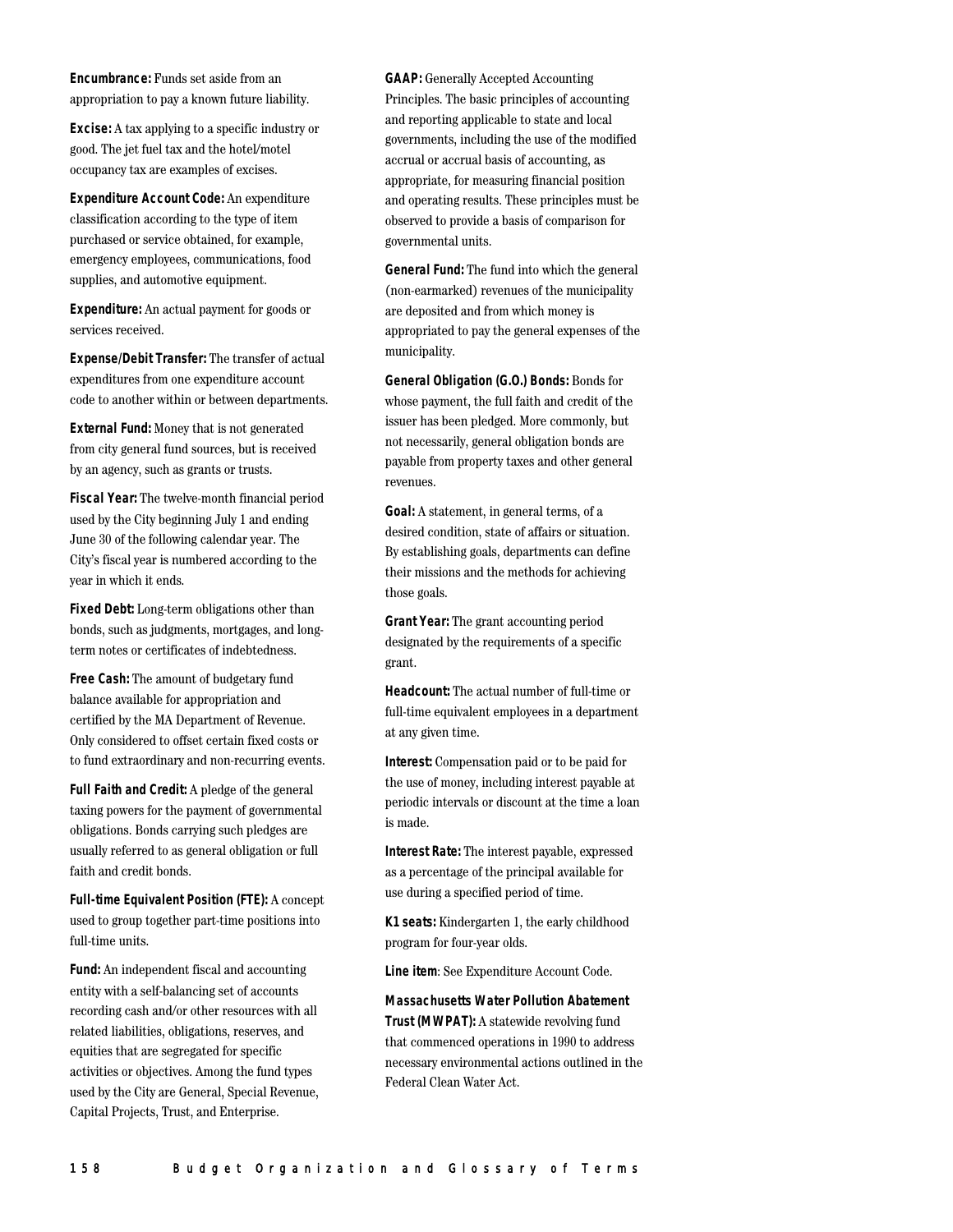**Mayoral Reallocation:** A transfer of appropriations of up to \$3 million that may be authorized by the Mayor until April 15 in a given fiscal year to relieve departmental deficits or address unanticipated financial problems.

**Mission:** A general overview of the purposes and major activities of a department or program.

**Modified Accrual Basis:** The accrual basis of accounting adapted to the governmental fund type, wherein only current assets and current liabilities are generally reported on fund balance sheets and the fund operating statements present financial flow information (revenues and expenditures). Revenues are recognized when they become both measurable and available to finance expenditures of the current period. Expenditures are recognized when the related fund liability is incurred except for a few specific exceptions. All governmental funds and expendable trust funds are accounted for using the modified accrual basis of accounting.

**Official Statement:** The municipal equivalent of a bond prospectus.

**Operating Budget:** A legally adopted plan for anticipated expenditures for personnel, contractual services, supplies, current charges, and equipment in one fiscal year.

**Payments-In-Lieu-of-Taxes:** Income to replace the loss of tax revenue resulting from property exempted from taxation.

**Performance Measure:** An indicator of progress toward a strategy. Measures can be defined for identifying output, work or service quality, efficiency, effectiveness, and productivity.

**Principal:** The face amount of a bond, exclusive of accrued interest.

**Program:** An organized group of activities and the resources to execute them.

**Program Evaluation:** The process of comparing actual service levels achieved with promised levels of service with the purpose of improving the way a program operates.

**Proposition 2 1/2:** A statewide ballot initiative limiting the property tax levy in cities and towns in the Commonwealth to 2 1/2 percent of the full and fair cash valuation of the taxable real and personal property in that city or town. The statute also places an annual growth cap of 2 1/2 percent on the increase in the property tax levy, with exceptions for new growth.

**Quota:** The planned number of positions that can be filled by a department, subject to the availability of funds. The quota can refer either to specific titles or to the number of personnel in the entire department. The quota of positions may change by means of a budget amendment. The actual number of personnel working in a department at any given time may differ from the quota.

**Reimbursement Grant:** A federal or state grant that is paid to the City once a project is completed and inspected for conformance to the grant contract. The City must provide the full funding for the project until the reimbursement is received.

**Reserve Fund:** An appropriation for contingencies.

**Revenue:** Income received by the City.

**Salary Savings:** For budget purposes, savings that accrue due to employee turnover or unfilled budgeted positions in a department.

**SLA:** A Service Level Agreement (SLA) represents a department's stated expectation of the amount of time it will take to close out specific types of constituent service requests in CRM. The SLA can then be used as a standard of department performance.

**Special Appropriation:** An authorization to expend funds for a specific project not encompassed by normal operating categories.

**Special Revenue Fund:** Used to account for the proceeds of specific revenue sources (other than special assessments, expendable trusts, or sources for major capital projects) legally restricted to expenditures for specific purposes. A special revenue fund is accounted for in the same manner as a General Fund.

**STAT:** Statutory accounting and reporting adopted by a legislative body of a governmental entity. The method of recording and reporting actual expenditures and revenues within a plan of financial operations that establishes a basis